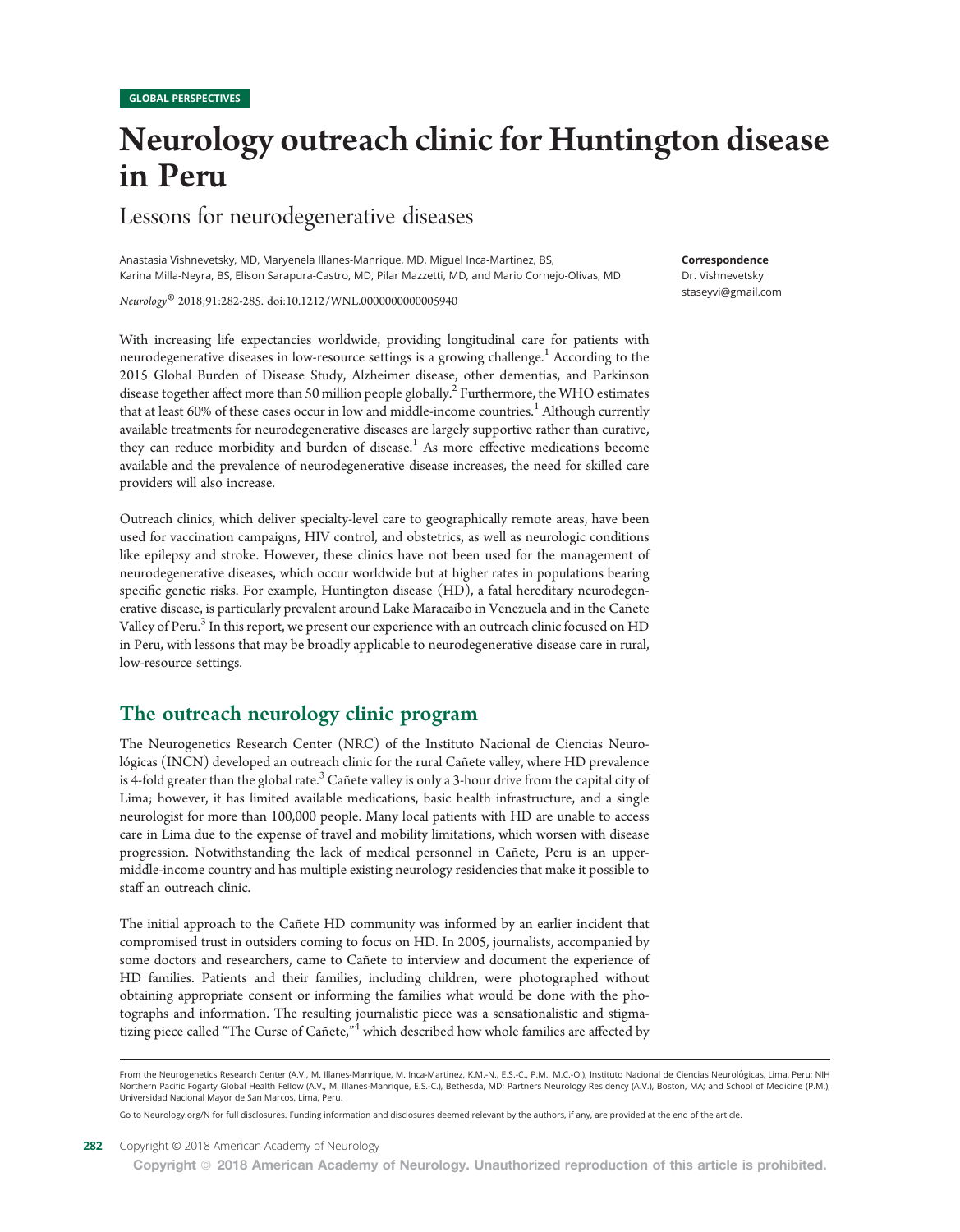HD, how it occurs at a high prevalence in people from Cañete (implying that contact with people from the area could bring about the curse), and quoted a doctor saying that these people should have never married. It also used original patient and family member names and displayed unflattering photographs. The piece ran in Cañete as well as Lima, and many of the HD patients and families felt betrayed by the journalists as well as the researchers, doctors, and community agents that had facilitated the journalists' access. This history led the NRC team to prioritize community buy-in and engage a local community agent for outreach, institute strict consent processes for genetic testing as well as any research protocols, limit photography, and be more judicious in bringing outside visitors to the outreach clinics.

The outreach clinic consists of 2-day visits to Cañete every 3 months, which have been conducted since 2014 by a multidisciplinary group of health care providers (neurologists, psychiatrists, geneticists, residents, students, and support personnel) traveling from Lima. They divide into 2 teams, with one attending to patients at a local community health center, and the other conducting house visits for homebound patients throughout the region (figure). During the trips, the outreach clinic staff provides neurologic and psychiatric consultations and follow-up visits, distributes medication brought from Lima, takes samples for genetic testing, and provides counseling and family support. Patients (or occasionally their family members) come back to each outreach clinic for medication refills and follow-up, and there are some new patients, as well as some deaths and losses to follow-up. Clinic personnel conduct HD-related training for caregivers

and local health care providers and recruit participants for ongoing research. Although the clinic focuses on HD, about half of the patients have other neurodegenerative conditions such as Parkinson disease, ataxia, or dementia (figure).

This program is financially supported by local public–private collaboration. The public component is funded through resources provided by the INCN (van transportation, laboratory supplies, excused hours for contracted members of the NRC team), the Cañete regional health system (meals and lodging), and the government health insurance, Seguro Integral de Salud (SIS) (provides medicines for almost half of the patients). The private component consists of medication donations from local pharmaceutical dispensaries for patients who do not have SIS, as well as volunteer time and funds from the NRC team (other meals, office supplies). Official summaries of the clinic activities, services, and finances are generated for the regional government within a few weeks of each clinic's completion. The data in the figure were generated from 7 summary reports for the 18-month period from March 2015 to October 2016.

## Lessons from the outreach clinic experience

The outreach clinic provides many lessons that may be applicable for similar chronic conditions:

1. Neurodegenerative disease care requires consistent followup (table, excerpt 1). Many neurologic drugs require



\*Medications typically include antipsychotics (risperidone, olanzapine, haloperidol), selective serotonin reuptake inhibitors (citalopram, sertraline), benzodiazepines (clonazepam), carbidopa-levodopa, valproate, topiramate, and others. \*\*Parkinsonism, dementia, ataxias, headache, epilepsy, neurodevelopmental disorders. HD = Huntington disease.

## [Neurology.org/N](http://neurology.org/n) Neurology | Volume 91, Number 6 | August 7, 2018 283

Copyright © 2018 American Academy of Neurology. Unauthorized reproduction of this article is prohibited.

**Figure** Clinic resources, structure, and services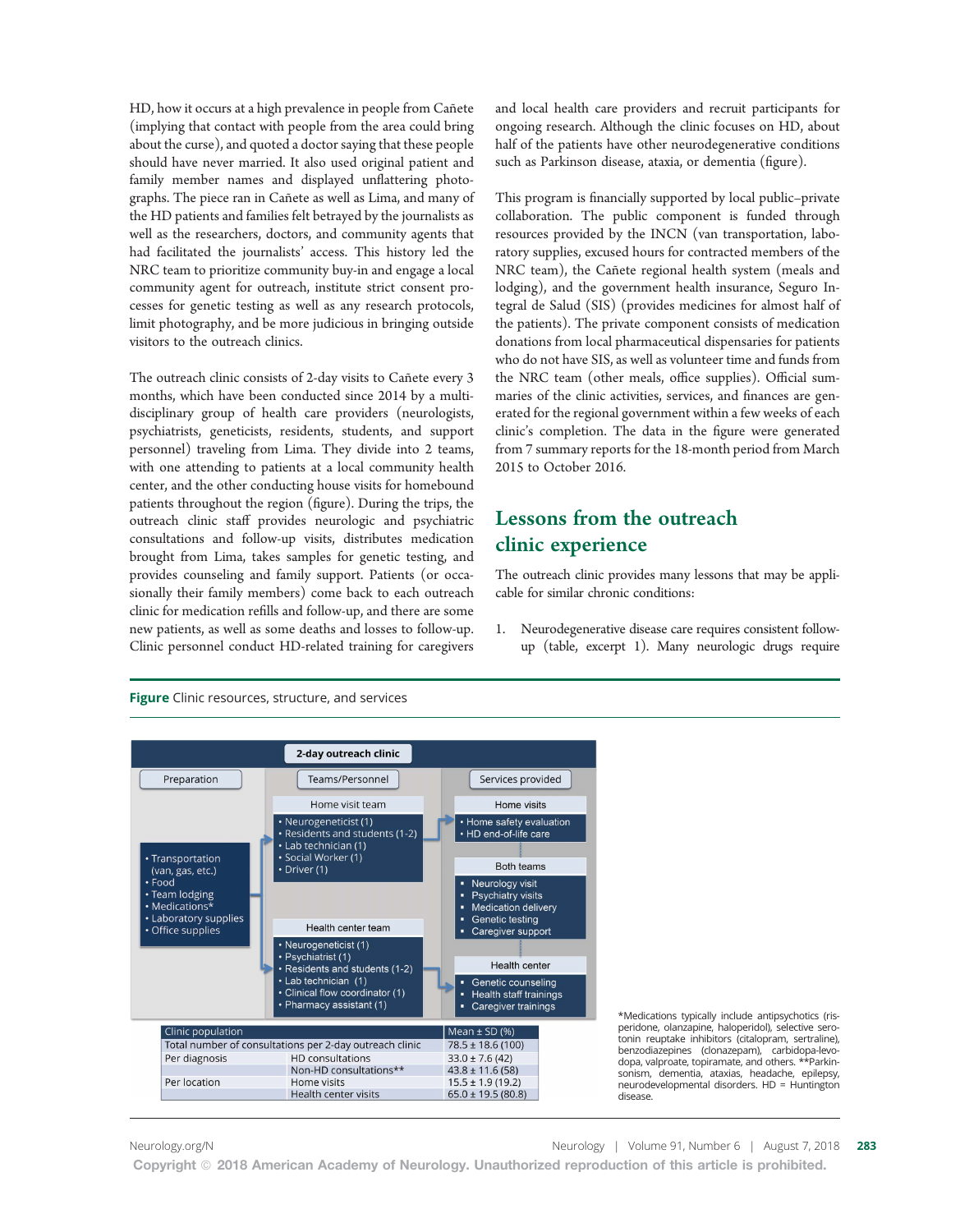#### Table Huntington disease (HD) patient vignettes and caregivers' perspective on outreach clinic

#### Patient vignettes

A 31-year-old woman with aggressive HD psychosis, locked in her room for safety by family. Able to interact with family and come out of the house after 9 months of treatment with second-generation antipsychotics and psychiatric consultations.

A 42-year-old man with HD, moderate chorea, falls, and debilitating depression. Able to return to work on his farm and maintain status as breadwinner for family with young children after 6 months of treatment with second-generation antipsychotics and antidepressants.

A 4-year-old boy with juvenile HD, severe developmental delay, ataxia, and constant, daily seizures. With antiepileptic medications and frequent follow-up, seizures were controlled for 6 months.

| Interview excerpts <sup>b</sup>                                                                                                                                                                                                                                                                                                                                                                           |
|-----------------------------------------------------------------------------------------------------------------------------------------------------------------------------------------------------------------------------------------------------------------------------------------------------------------------------------------------------------------------------------------------------------|
| Caregiver: I have to wait 2 months for when you come with the campaign so you can see him.<br>But in those 2 months, things can happen and I have to wait. As I've said, the disease, it's not that<br>you come with the campaign and that's it, and you are good, no the disease is constantWe should<br>haveeveryone who has a family member with this condition, someone specialized 24 hours per day. |
| Interviewer: Would you prefer to have doctor's visits here in your home or in the health center?                                                                                                                                                                                                                                                                                                          |
| Caregiver: It's better that they come to my house.                                                                                                                                                                                                                                                                                                                                                        |
| Caregiver: Today I think the (social worker) from the health center sent me a message to bring him.<br>I communicated this to his brothers and he said, ok, bring him.                                                                                                                                                                                                                                    |
| Caregiver: At least now there are more campaigns, no? For example they come to the house, visit him,<br>give him medicine, and do the evaluation, no? Of every medicine, to see if he has progressed or has<br>not progressed, no? In this respect it's good what they are doing now.                                                                                                                     |
| Caregiver: Since in the farm we do not have money availableso it costs for a medical visit,<br>it costs too much. And the pills are very expensive. These tabletswe earn 30, 40 soles in<br>the fieldit's very hard.                                                                                                                                                                                      |
|                                                                                                                                                                                                                                                                                                                                                                                                           |

<sup>a</sup> Formal qualitative analysis, with thematic saturation of outreach clinic-related topics in interviews, coding, and theme development, were not conducted; topics represent common sentiments expressed via personal communications and in response to exploratory questions about the outreach clinic. <sup>b</sup> Interview audio recordings were professionally transcribed, and relevant excerpts were translated from Spanish and edited for clarity. The interview guide included questions such as "What are the strengths and drawbacks of the outreach clinics?" or "What additional services could help you face HD?" Quotations were originally acquired for a larger study on quality of life in Huntington disease, which received institutional review board approval from the Instituto Nacional de Ciencias Neurológicas and required written informed consent from all participants.<sup>5</sup>

titration, close monitoring for potentially dangerous side effects, and tapering before discontinuation. Individual physicians have come to the Cañete region in the past and sporadically treated patients with HD with harmful results: for example, free samples of expensive medications were distributed, but when the supply ran out, families would go to desperate measures, even selling their farms to temporarily obtain the drug.

- 2. Home visits are a vital part of outreach clinics for neurodegenerative disease (table, excerpt 2). With home visits, we have sometimes arrived to find patients with advanced disease abandoned in unsanitary conditions, bathrooms up a steep staircase, or family unclear on when medications were administered. We have been able to assess a patient's daily life, make environmental adjustments, facilitate alternate caregiving arrangements, or mediate conflicts in a way that would not be possible outside the home.
- Importance of local social worker or community health worker for outreach (table, excerpt 3). The local social worker has contact information for all families, informs them of upcoming outreach clinics, directs the drivers to patient homes in areas without addresses and cell service, and contacts the specialists in Lima between clinics in case of any acute complications. She has known the HD

families for over a decade, and her constant presence in Cañete between visits facilitates trust and streamlined clinic coordination.

## Challenges and opportunities for the future

- 1. Defining measurable outcomes for evaluating the efficacy of an intervention in neurodegenerative disease care. Despite the documented qualitative effect of the program on patients and caregivers (table, excerpt 4), the phenotypic heterogeneity of neurodegenerative conditions makes it difficult to establish precise and objective outcome measures for the program. In HD, for example, clinical improvement due to proper management can manifest in a myriad of ways that are hard to quantify: extra years of employment, fewer falls, control of behavioral disturbances, or decreased caregiver burden. HD-specific health-related quality of life questionnaires are currently being validated in the Peruvian population and hold promise for future outcome evaluations.
- 2. Developing local health capacity for neurodegenerative disease care and expanding interdisciplinary involvement. We have been holding regular trainings and lectures with local health care providers, but it has not yet been feasible

284 Neurology | Volume 91, Number 6 | August 7, 2018 [Neurology.org/N](http://neurology.org/n)

Copyright © 2018 American Academy of Neurology. Unauthorized reproduction of this article is prohibited.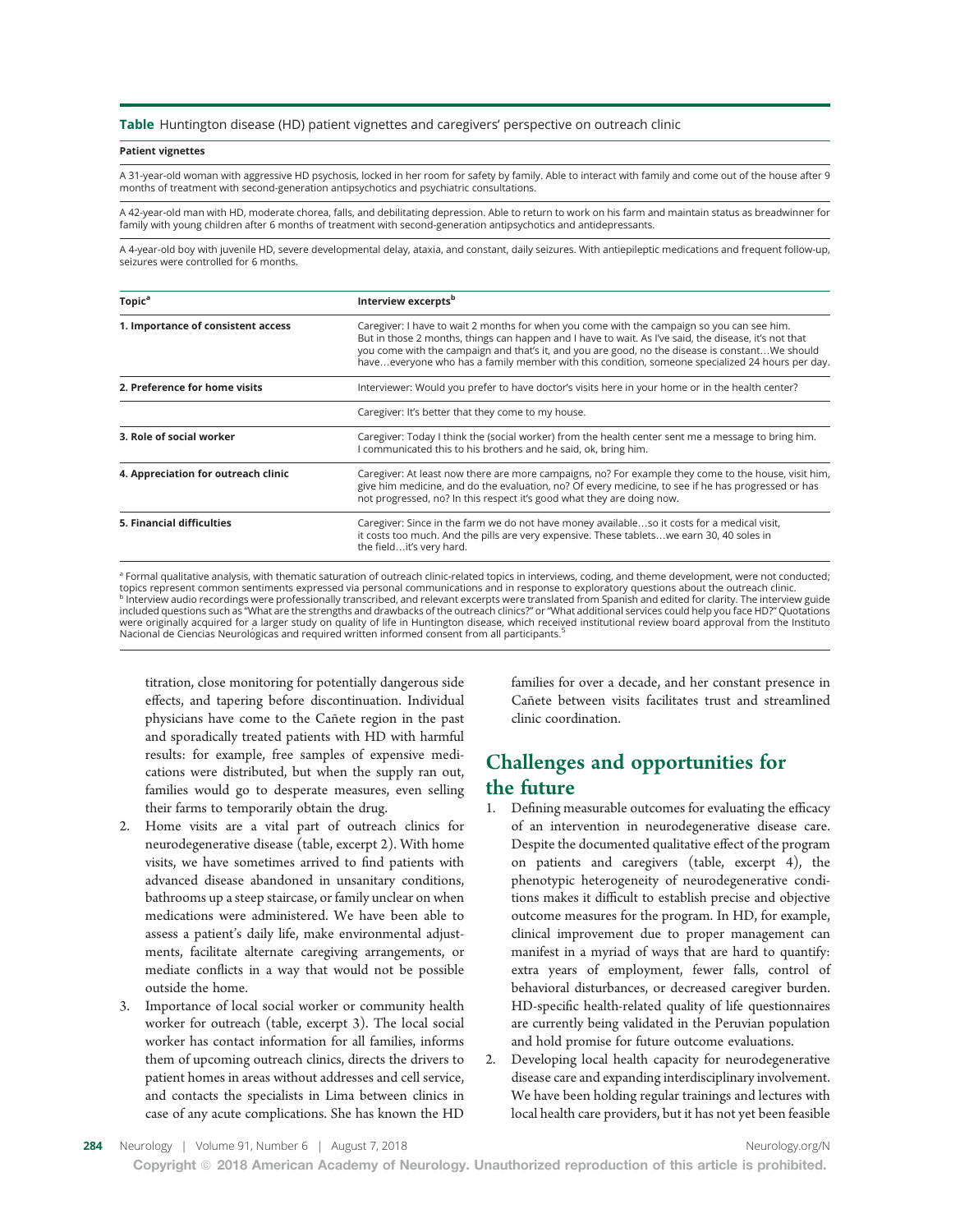for them to make medical decisions regarding HD care. In addition, although we have genetics, psychiatry, neurology, nursing, and social work on our team, we have yet to involve nutritionists, geriatricians, or physical therapists in the outreach clinic.

3. Obtaining sustainable funding. The public–private outreach clinic funding model allows for integration into the existing Peruvian health system and provision of care for the poorest patients (table, excerpt 5). However, significant bureaucracy and personnel changes in government sometimes generate unpredictability in funding. International funding and more extensive collaboration with local nongovernmental organizations would provide more stability and allow the clinics to grow.

Although HD and other neurodegenerative diseases are not typically considered a priority in low-resource settings, their effect on patients, families, and the surrounding community can be devastating. The strategies used in this Peruvian neurology outreach clinic model can be replicated to provide much-needed specialty care for patients with neurodegenerative disorders in low-resource and remote settings throughout the globe.

#### Author contributions

Anastasia Vishnevetsky: study concept and design, analysis and interpretation of data, critical revision of manuscript for intellectual content. Maryenela Illanes Manrique: acquisition of data, critical revision of manuscript for intellectual content. Miguel Inca-Martinez, acquisition of data, critical revision of manuscript for intellectual content. Karina Milla-Neyra: acquisition of data, critical revision of manuscript for intellectual content. Elison Sarapura-Castro: analysis and interpretation of data, critical revision of manuscript for intellectual content. Pilar Mazzetti-Soler: study supervision, critical revision of manuscript for intellectual content. Mario Cornejo-Olivas: study concept and design, critical revision of manuscript for intellectual content.

#### Acknowledgment

The authors thank Ana Mascaro and Carmen Vicente for their work for the outreach clinics at the Centro de Salud "Nuevo Imperial" Cañete; Victoria Marca and Olimpio Ortega for assistance with the administration and laboratory functioning of the clinics and all the neurology residents who have made the clinic possible; and Claudia Gambrah-Sampaney, Dr. Thomas Bird, Dr. Joseph Zunt, Dr. Farrah Mateen, Dr. Neha Limaye, and Danielle Rabinowitz for critical review and comments on the manuscript.

#### Study funding

Research training for A.V., M. Illanes-Manrique, and E.S.-C. was supported by NIH Research Training grant #R25 TW009345 funded by the Fogarty International Center, the NIH Office of the Director, Office of AIDS Research, the NIH Office of the Director Office of Research on Women's Health, the National Heart, Lung, and Blood Institute, the National Institute of Mental Health, and the National Institute of General Medical Sciences.

#### **Disclosure**

The authors report no disclosures relevant to the manuscript. Go to [Neurology.org/N](http://n.neurology.org/lookup/doi/10.1212/WNL.0000000000005940) for full disclosures.

#### References

- 1. World Health Organization. First WHO ministerial conference on global action against dementia: meeting report, 16–17 March, 2015; Geneva: WHO; 2015.
- 2. GBD 2015 Neurological Disorders Collaborator Group. Global, regional, and national burden of neurological disorders during 1990–2015: a systematic analysis for the global burden of disease study 2015. Lancet Neurol 2017;16:877–897.
- 3. Cornejo-Olivas M, Espinoza-Huertas K, Velit-Salazar MR, et al. Neurogenetics in Peru: clinical, scientific and ethical perspectives. J Community Genet 2015;6: 251–257.
- 4. Loayza J. La maldicion de cañete. La Republica 2005;43.
- 5. Vishnevetsky A, Illanes-Manrique M, Inca-Martinez M, Cornejo-Olivas M. Myths and misconceptions regarding Huntington's disease in Peru. Mov Disord 2017; 32(suppl 2).

## Committed to Making a Difference: 2019 American Academy of Neurology Research Program

The American Academy of Neurology (AAN) is committed to making a profound difference in the lives of researchers, in turn making a difference in the lives of patients with brain disease. The ambitious 2019 AAN Research Program offers opportunities ranging from \$130,000 to \$450,000 and designed for all types of research across all career levels and discovery stages. Pave your own pathway to patient care by applying for one of the opportunities by the October 1, 2018, deadline.

Visit AAN.com/view/ResearchProgram today.